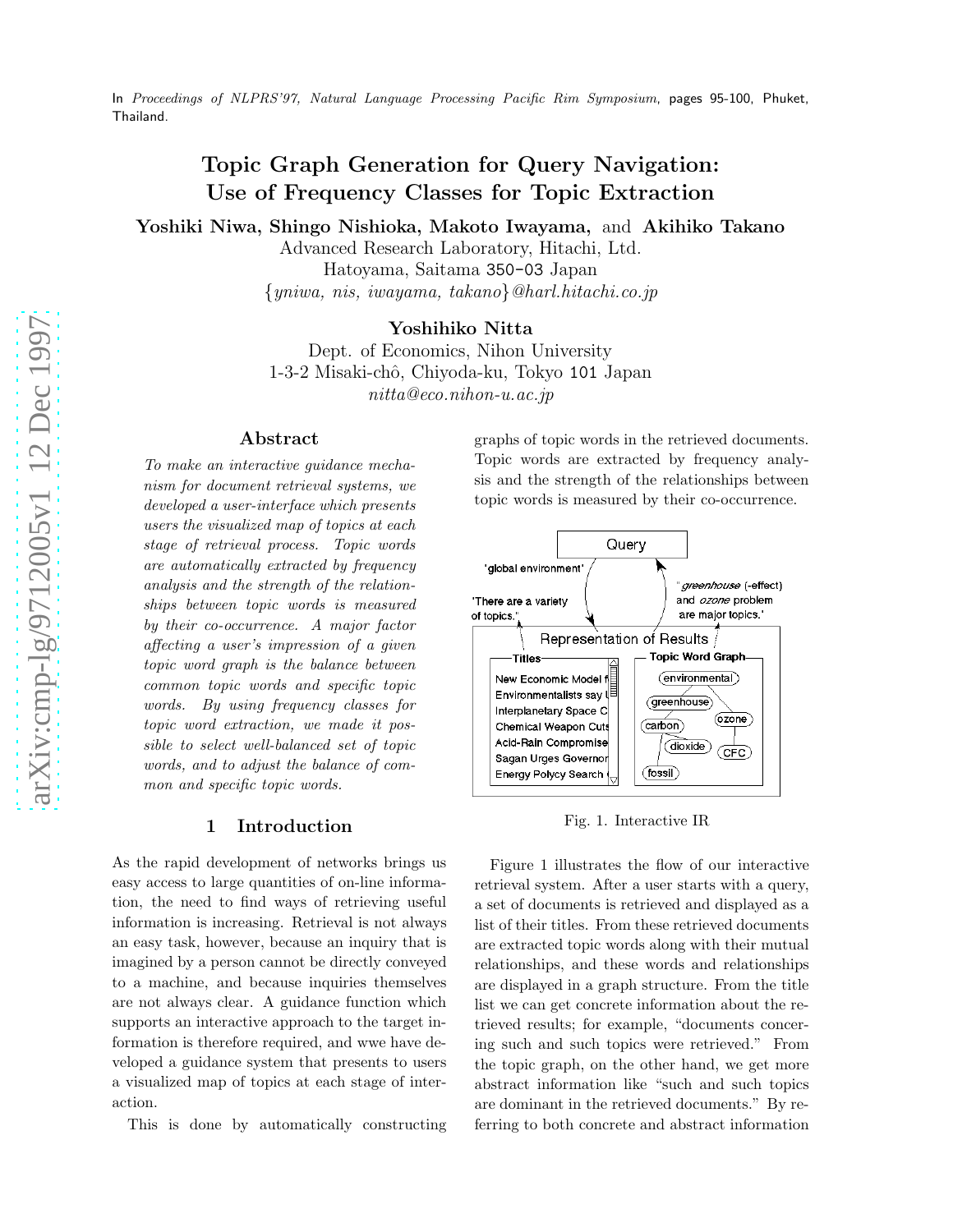[concerning the results, users can proceed to the](#page-5-0) [next trial with a better perspective.](#page-5-0)

## 2 Related Work

Visualization of information has been attracting a lot of interest, and many studies have been done (Rao et al. [\(1995](#page-5-0))). Some of them visualize the document space and others visualize the lexical space. Our study does the latter. A closely related work is the scatter-gather method developed by Cutting et al. ([1992](#page-5-0)). In their method, retrieved documents are automatically clustered according to the similarity of their document vectors, then the characteristic words of each cluster are extracted. One problem with this method is the computational complexity of clustering, which is about the third power of the number of documents. In the development of our system, we paid attention to the real-time response and therefore to the computational tractability.

Another active issue in lexical visualization is the merger of a thesaurus database and automatically extracted topic words. This issue has been studied by the Illinois University group in their digital library project [\(Johnson and Cochrane,](#page-5-0) [1995](#page-5-0); [Schatz, Johnson, and Cochrane, 1996](#page-5-0)). The creation of additional effects beyond the sum of two factors may be a future problem.

Visualization of document spaces seems to be more popular than that of lexical space. In the Smart system [\(Salton et al., 1994\)](#page-5-0), text relation maps are constructed according to the similarity of their vector representation. Xerox's Information Visualizer system([Mackinlay, Rao, and Card,](#page-5-0) [1995](#page-5-0)), visualizes the reference structure of documents. One major problem with the visualization of document space is the representation of documents. To give proper information to users, document titles need to be presented. However, they are not always compact. This is where the visualization of lexical space is advantageous.

In Japan, visualization of lexical space has primarily been studied in the framework of idea processing systems by the group at Tokyo University ([Sumi et al., 1995](#page-5-0)). Recently, Sugimoto [\(1996](#page-5-0)) proposed a method of displaying documents and related words at the same time. Interaction of documents and related words should be a goal for the future research. There are also some research studies concerning the document browsing systemusing the visualization technique (Moro-  $_{96}$ 

hashi et al., 1995; [Arita, Yasui, and ichiro Tsu](#page-5-0)daka, 1995).

# 3 Generation of Topic-Word Graphs

Our topic graph generation method consists of following three steps.

- 1. Topic word extraction.
- 2. Link generation by co-occurrence analysis for extracted topic words.
- 3. Graph mapping to a 2-dimensional area.

An outline of the method has already been described([Niwa, Iwayama, and Takano, 1997](#page-5-0)). Here we explain the details with reference to Fig. 2.

### 3.1 Topic word extraction

Topic word extraction is based on the importance of each word appearing in the retrieved set of documents. We measure the importance of each word by the ratio of  $df$  to  $DF$ , where  $df$  is the number of retrieved documents containing the word and DF is the number of all documents containing the word in the entire target database. We call this ratio the relative frequency of the word. This importance measurement is an embodiment of a natural idea that if a word not so common in general appears frequently in the retrieved results, then the word is probably characteristic to the retrieved set of documents.

Figure 2 shows the case where the query is global environment. The word greenhouse, for example, appears in 62 documents in the retrieval results and in 268 documents in the whole database. So the relative frequency is  $62/268 = 0.23$ . We calculate the importance (relative frequency) of all words appearing at least once in the retrieved documents and select some of the most important words.

Relative frequency is an intuitively acceptable measurement of importance and has the additional merit of not being affected very much by random sampling of retrieved documents. It has a problem, however, in that it suffers from noises caused by low frequency words. The improvement of this simple method is given in section 4.

### 3.2 Link generation by co-occurrence analysis

In our method, each topic word X is linked to a word which has the highest co-occurrence strength  $\,$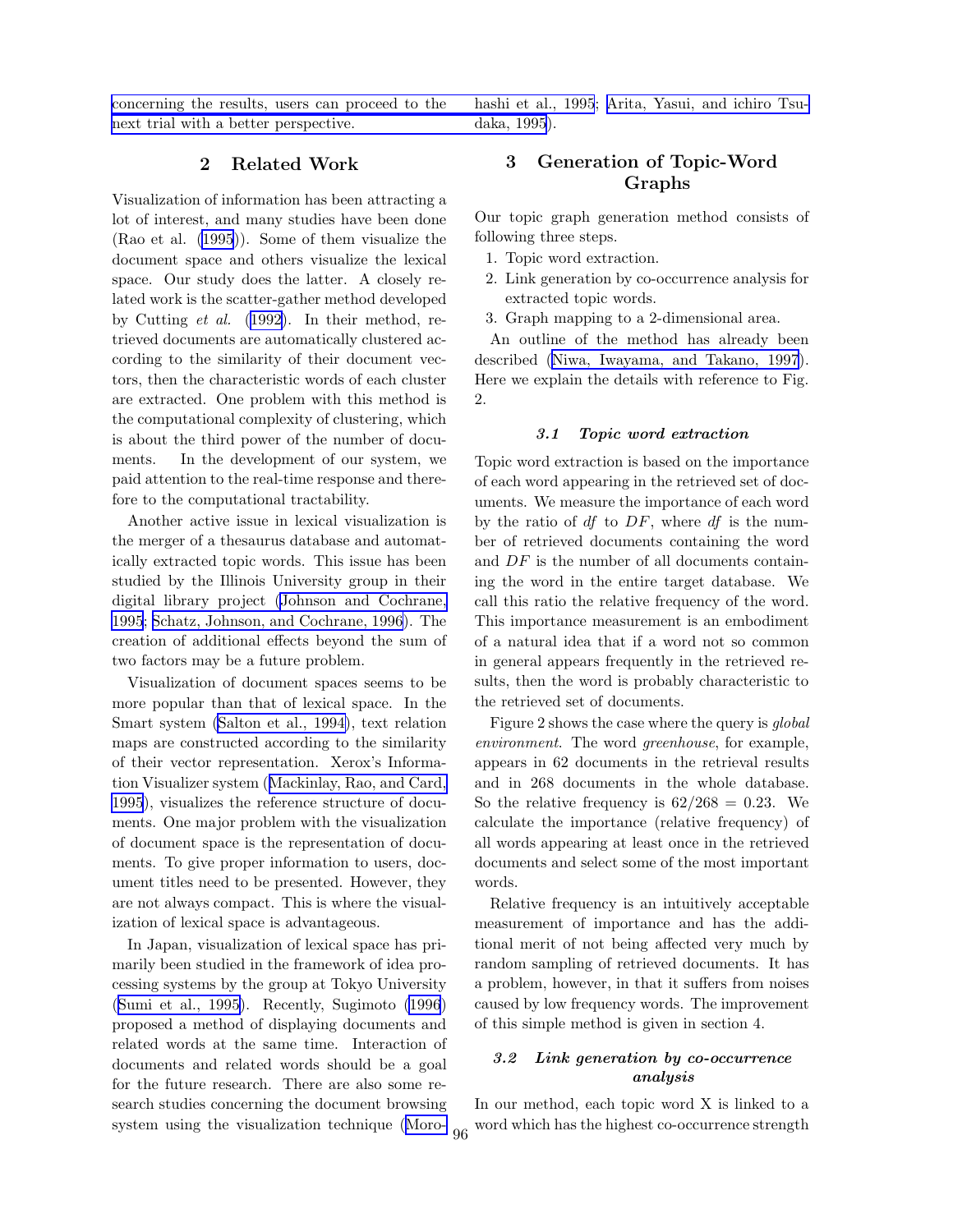with respect to X among the topic words having higher frequency than X. The co-occurrence strength of Y with respect to X is measured by the number of documents containing both X and Y by the number of documents containing Y. In case of ozone, the words having higher frequency are global, greenhouse, and dioxide. Of these three words, dioxide has the highest co-occurrence strength with respect to ozone, 0.40. Therefore, ozone is linked to dioxide. By applying this process to all topic words, we get the link table (at the right of the co-occurrence table).



Fig. 2. TWG Generation Method

### 3.3 Graph mapping

In the first step we got a set of topic words which form the nodes of a topic word graph to be generated, and in the second step we got links between these topic words. Thus we now have the topological structure (nodes and links) of the topic word graph. In this step we map the graph to a 2-dimensional rectangular area of given size.

The mapping is done by determining the xycoordinates of each node. Again, there are many possible methods. In what follows we describe the method currently used in our prototype system.

The y-coordinate of a node is first derived from the document frequency  $(df)$  of the corresponding topic word by using the following formula:  $y =$  $C_1$  tan<sup>-1</sup> ( $C_2$  log(df / df<sub>m</sub>))., where, df<sub>m</sub> is the middle frequency of all of the topic words.

The terms  $C_1$  and  $C_2$  are constants. Then x-  $_{97}$  all words appearing in the retrieved documents.

coordinates are allocated recursively starting from the top frequency node, just to prevent overlaps.

# 4 Topic-word extraction using frequency classes

The relative frequency of a word is a natural index for measuring how prominent a word is in a particular set of documents. If topic words are selected according only to this relative frequency, however, we usually miss some important highfrequency words.

> When the topic words of a retrieved document set are displayed for characterizing the document set, the balance of common and specific topic words is important. This balancing problem cannot be solved by using other criterion for measuring the importance. For example, the  $tf^*idf$  measurement is advantageous for selecting high frequency words but misses some important specific topic words. We therefore used a topic word extraction method based on the classification of words by their document frequency (number of documents containing a word) in the retrieval results.

In the framework of our topic word extraction method using frequency classes, we use the following parameters for setting the frequency thresholds defining the frequency classes and the allotment of number of topic words to each frequency class.

- N Total number of topic words to be extracted
- C Number of frequency classes
- L The lower frequency boundary
- b Balance parameter

### 4.1 Thresholds of frequency classes

The first stage is the definition of frequency classes, and the parameters  $C$  and  $L$  are used for setting the frequency thresholds. The lower frequency boundary  $L$  takes a value within the interval (0 1], and words less frequent than  $L \times M$ are excluded from the candidates of topic words. Here M is the maximum document frequency of a word in the retrieved documents over the set of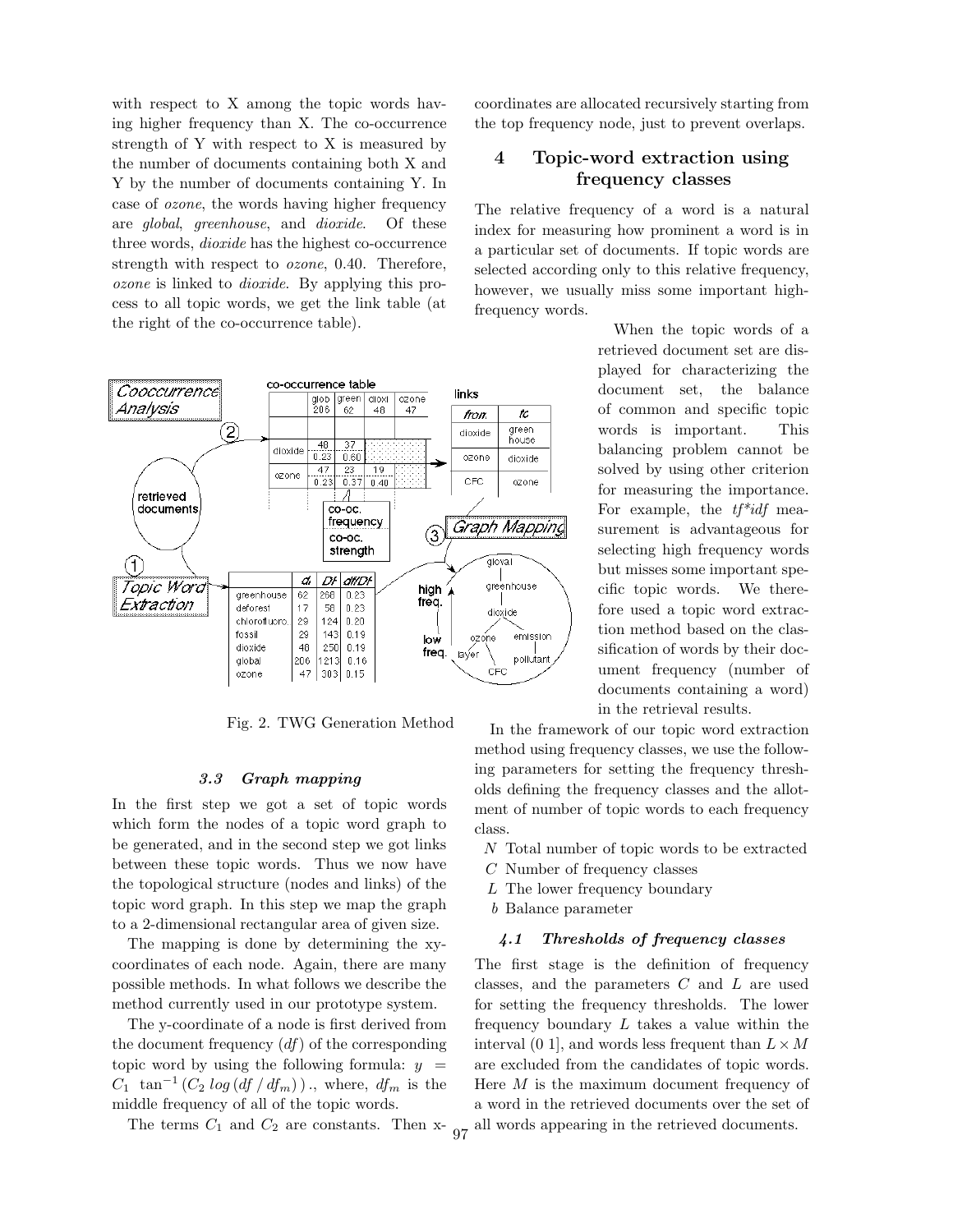The frequency classes are determined by parameters  $C$  and  $L$  in the following way. Here df means the document frequency of a word.

Class 
$$
k : M r^k \le df < M r^{k-1}
$$
  

$$
\left(r = max\left(L, \frac{1}{M}\right)^{1/C}\right).
$$

,

(As an exception,  $df = M$  is classified into class 1. )

### 4.2 Balance Tuning

Another advante of using frequency classes is that we can change the balance of high-frequency and low-frequency topic words. The balance parameter b, which takes a value within the interval [-1, 1], is used for this purpose. The upper limit  $N_b(k)$  of the number of topic words taken from frequency classes 1 through  $k$  is determined by

$$
N_b(k) = N \times \left\{ b \times \left(\frac{k}{C}\right)^2 + (1-b) \times \left(\frac{k}{C}\right) \right\}.
$$

When this balance parameter takes a negative value (such as -1), that means higher weights are attached to high-frequency words (or the words in the frequency classes of small class numbers), and when the parameter takes a positive value (such as 1), higher weights are attached to the lowfrequency words (or the words in the frequency classes of large class numbers).

In the above definition we determined the number of topic words taken from each frequency class indirectly using the accumulated number over classes 1 to k. The reason we did not determine the number directly for individual classes is that in some cases some frequency classes do not contain enough words. In such cases the above definition allows us to make a compensation by taking extra topic words from the next frequency class.

#### 4.3 Example

A primary benefit of using frequency classes in topic word extraction is that we can adjust the balance of common topic words and specific topic words, and this balance affects the impression made by topic word graphs.

Figure 3 shows six different topic word graphs generated from a single set of documents retrieved by using ASEAN. as the query. The six cases are as follows.

- (a) No use of frequency classes.
- (b) Only frequency class 1 is used.
- (c) Frequency classes 1 and 2 are used.
- (d) Frequency classes 1 through 3 are used.
- (d') Same as (d), with balance parameter  $b=$ -1.0.
- (d") Same as (d), with balance parameter  $b=$  $+1.0.$

Let us first examine the topic word graphs for cases (a) and (b), respectively the case where frequency classes are not used and the case where only frequency class 1 is used. These two graphs are very similar, with the small difference that Nordom in case (a) is replaced by Rouge in case (b). For comparison, the frequency threshold (freq.= 19) between classes 1 and 2 is shown in (a) by a dotted horizontal line. Since the line is almost at the bottom of the graph, we know that if we do not use frequency classes most of the topic words are taken from frequency class 1. In other words, the case of no use of frequency classes can be well simulated by the case in which only high frequency classes are used.

Graph (c) is the topic word graph generated when topic words are taken from the upper two classes, 1 and 2. Since the balance parameter b is set to 0 (neutral), almost same numbers of topic words are taken from both classes. (Seven from class 1 and eight from class 2.) The dotted horizontal line in the middle of the graph shows the frequency threshold (freq.=19). Since the vertical coordinate is proportional to the logarithm of frequency, the threshould line is located almost at the center. The words belonging to class 1 are ASEAN (the query word), and some related country names such as Thailand and Singapore, and this selection is similar to the case in cases (a) and (b). Some words related to Cambodia, however, such as Cambodia and Khmer Rouge, which belong to class 1 in case (b), are substituted by other Cambodia-related words, such as Hun Sen or Phnom Pehn, belonging to class 2. This means that topic words related to a specific topic, in this case Cambodia rather than the general topic ASEAN, are more likely to appear in case (b) than in case (a).

The graph (d) is topic word graph when the three frequency classes 1 to 3 are used. Here again, the balance parameter is set to 0 (neutral),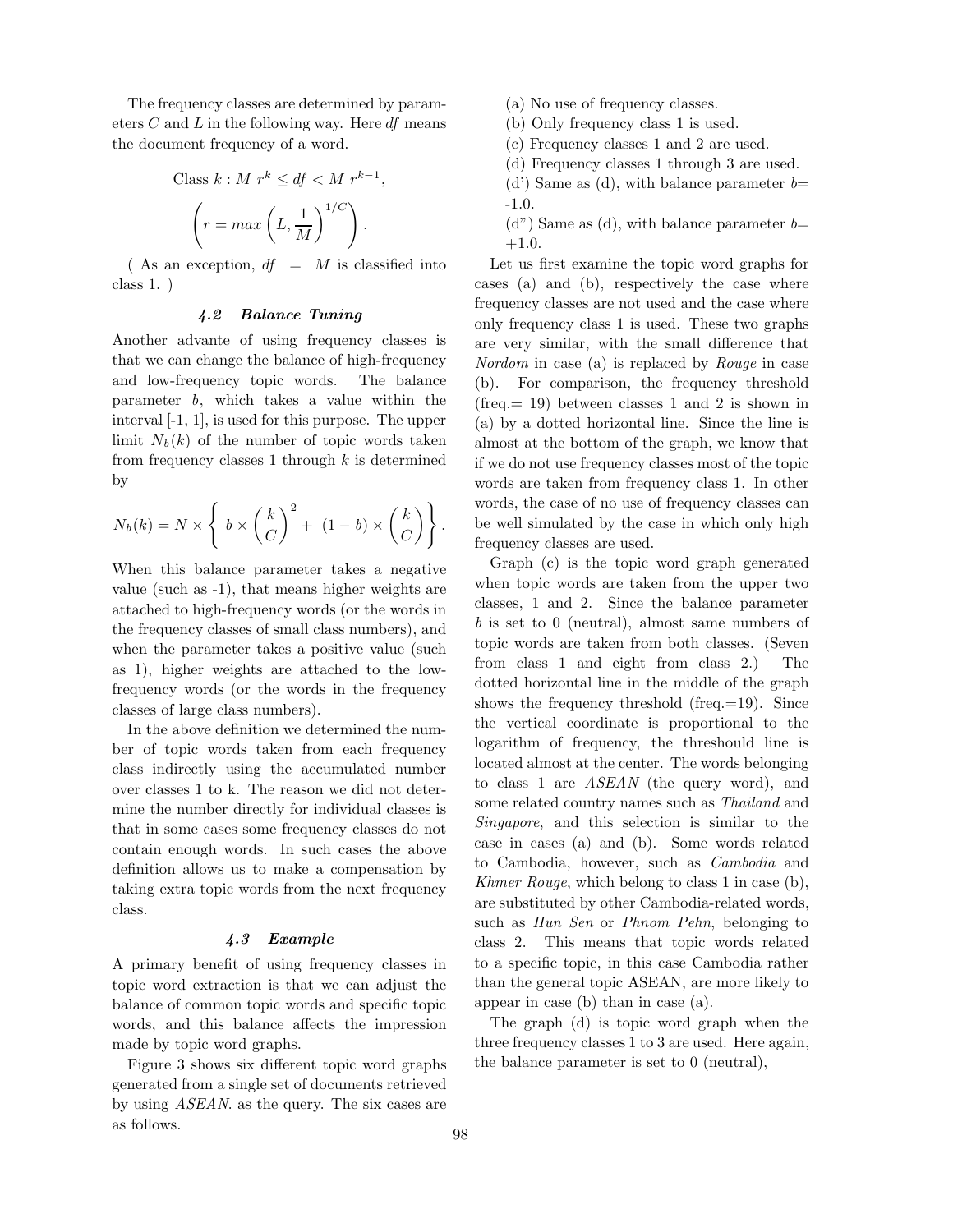

(a) No use of freq. classes (b) Only freq. class 1 is used

 $\boxed{\text{The i } \text{land} \equiv }$ 

Indonesi

.<br>Cambod i a

Khmer Rouge

Cambod

Si hanou

Ξn

ASEAN

southeas-

Singapo

 $\mathtt{Malaysia} \leq \mathtt{Philippi}$ 







 $Vietname  $\underline{\leq Brunei}$   
se$ </u>



### (d') Classes  $1 \sim 3$ , with  $b=-1.0$  (d'') Classes  $1 \sim 3$ ,  $b=+1.0$



Fig. 3. Effect of the use of frequency classes

and each five words are taken from three classes. This time, five new words in class  $3 - Hanoi$ , noncommunist, three-party, and Chatichai Choonha $van$  (the then prime minister of Thailand) – are added in place of Thailand and Malaysia in class 1 and settlement, coalition, and Penh in class 2. This change is interpreted as showing that we get still-more-specific words related to a major specific topic rather than a general topic.